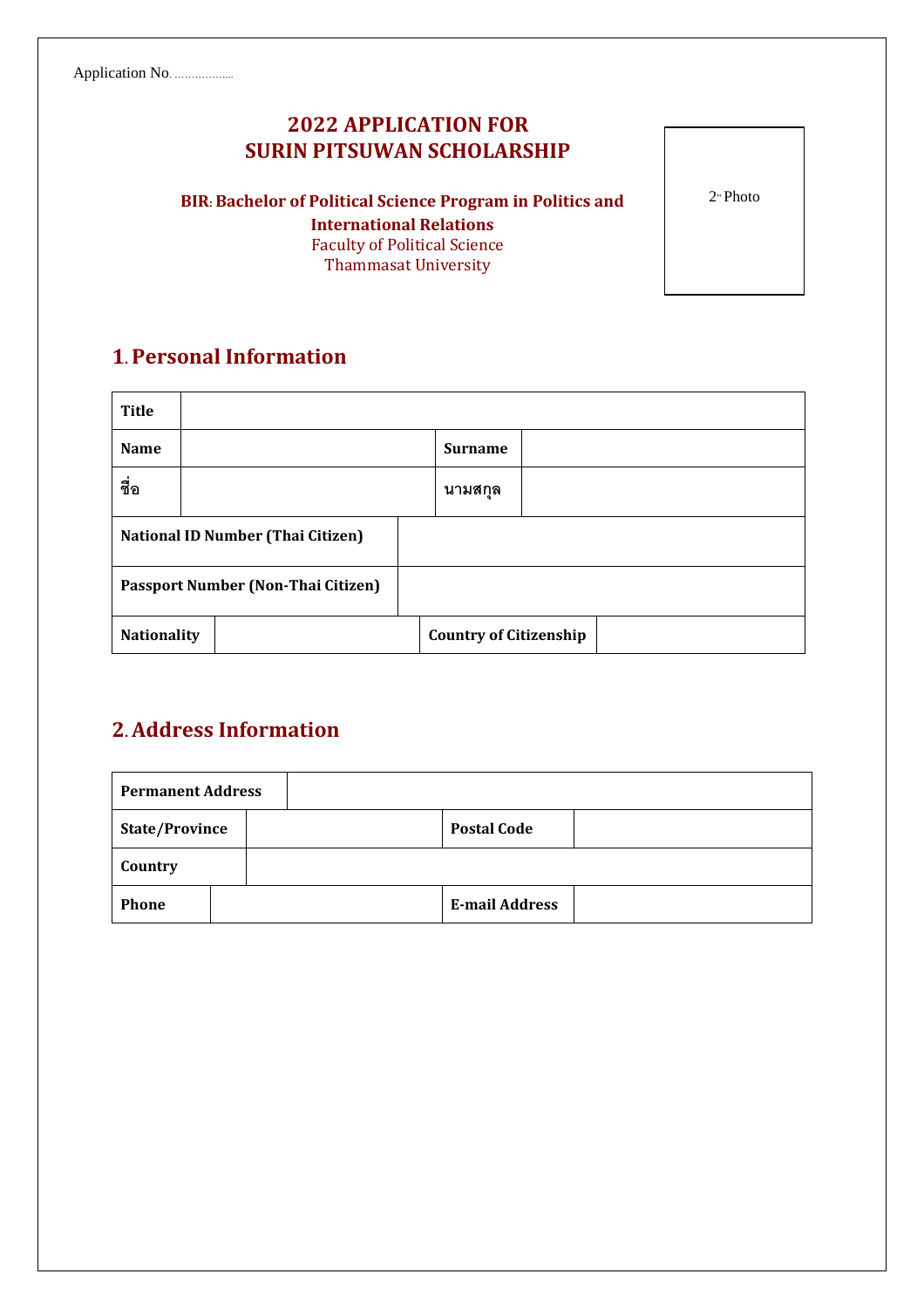# **3. Educational Background**

*Please list secondary schools, colleges and universities attend in chronological order (most recent first)*

| <b>Name of Institution</b> | Location<br>city/state/country | Date attended<br>$mm$ <i>yy</i> | Date awarded<br>$mm$ <i>yy</i> | Cumulative<br><b>GPA</b> |
|----------------------------|--------------------------------|---------------------------------|--------------------------------|--------------------------|
|                            |                                |                                 |                                |                          |
|                            |                                |                                 |                                |                          |
|                            |                                |                                 |                                |                          |
|                            |                                |                                 |                                |                          |
|                            |                                |                                 |                                |                          |

## **4.Name and Address of Parents**

**Father Living Decreased**

| <b>Title</b>          |                         |  |                    |  |  |
|-----------------------|-------------------------|--|--------------------|--|--|
| Name                  |                         |  | <b>Surname</b>     |  |  |
| <b>Home Address</b>   |                         |  |                    |  |  |
| <b>State/Province</b> |                         |  | <b>Postal Code</b> |  |  |
| Country               |                         |  | Phone              |  |  |
| <b>Occupation</b>     |                         |  | Employer           |  |  |
|                       | <b>Business Address</b> |  |                    |  |  |